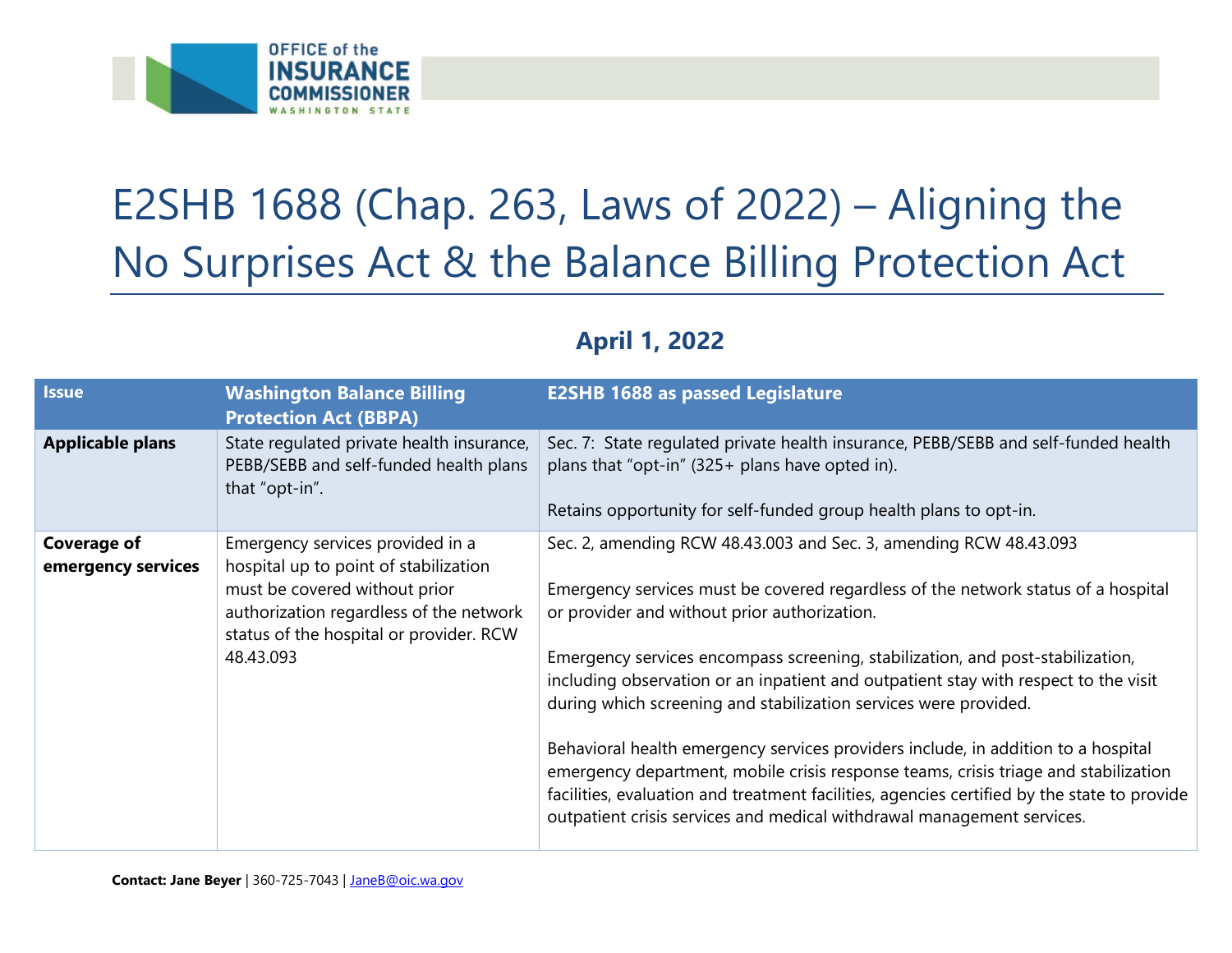| <b>Issue</b>                                   | <b>Washington Balance Billing</b><br><b>Protection Act (BBPA)</b>                                               | <b>E2SHB 1688 as passed Legislature</b>                                                                                                                                                                                                                                                                                                                                                                                                                                                                                                                                                                                                                                                                                                                                                                                                                                                                                                                                                                  |
|------------------------------------------------|-----------------------------------------------------------------------------------------------------------------|----------------------------------------------------------------------------------------------------------------------------------------------------------------------------------------------------------------------------------------------------------------------------------------------------------------------------------------------------------------------------------------------------------------------------------------------------------------------------------------------------------------------------------------------------------------------------------------------------------------------------------------------------------------------------------------------------------------------------------------------------------------------------------------------------------------------------------------------------------------------------------------------------------------------------------------------------------------------------------------------------------|
|                                                |                                                                                                                 | Carrier can require notification of a person's stabilization or admission by in-network<br>facilities.<br>Carrier can require a hospital or behavioral health emergency services provider to<br>notify them within 48 hours of stabilization if a person needs to be stabilized, or by<br>the end of the business day following the day the stabilization occurs, whichever is<br>later.                                                                                                                                                                                                                                                                                                                                                                                                                                                                                                                                                                                                                 |
| <b>Scope of balance</b><br>billing protections | Emergency medical services and non-<br>emergency "surgical and ancillary<br>services" at in-network facilities. | Sec. 7, amending RCW 48.49.020<br>Includes:<br>Emergency services. Other applicable provisions of the BBPA are amended to<br>reference "behavioral health emergency services providers" so that balance<br>billing protections and other related consumer protections apply to these<br>services as well.<br>Non-emergency health care services performed by nonparticipating<br>providers at certain participating facilities includes covered items or services<br>other than emergency services with respect to a visit at a participating health<br>care facility, as provided in the No Surprises Act (NSA).<br>Sec. 21: Directs OIC, in collaboration with the Health Care Authority and the<br>Department of Health, and with input from interested groups, to submit a report and<br>any recommendations to the legislature by October 1, 2023 as to how balance billing<br>for ground ambulance services can be prevented and whether ground ambulance<br>services should be added to the BBPA. |
| <b>Consumer cost-</b><br>sharing               | Same as if services had been received<br>from an in-network provider.                                           | Sec. 7, amending RCW 48.49.020 & Sec. 8, amending RCW 48.49.030:<br>Same as if services had been received from an in-network provider.<br>Uses NSA method for calculating consumer cost-sharing (aka "qualified payment<br>amount").                                                                                                                                                                                                                                                                                                                                                                                                                                                                                                                                                                                                                                                                                                                                                                     |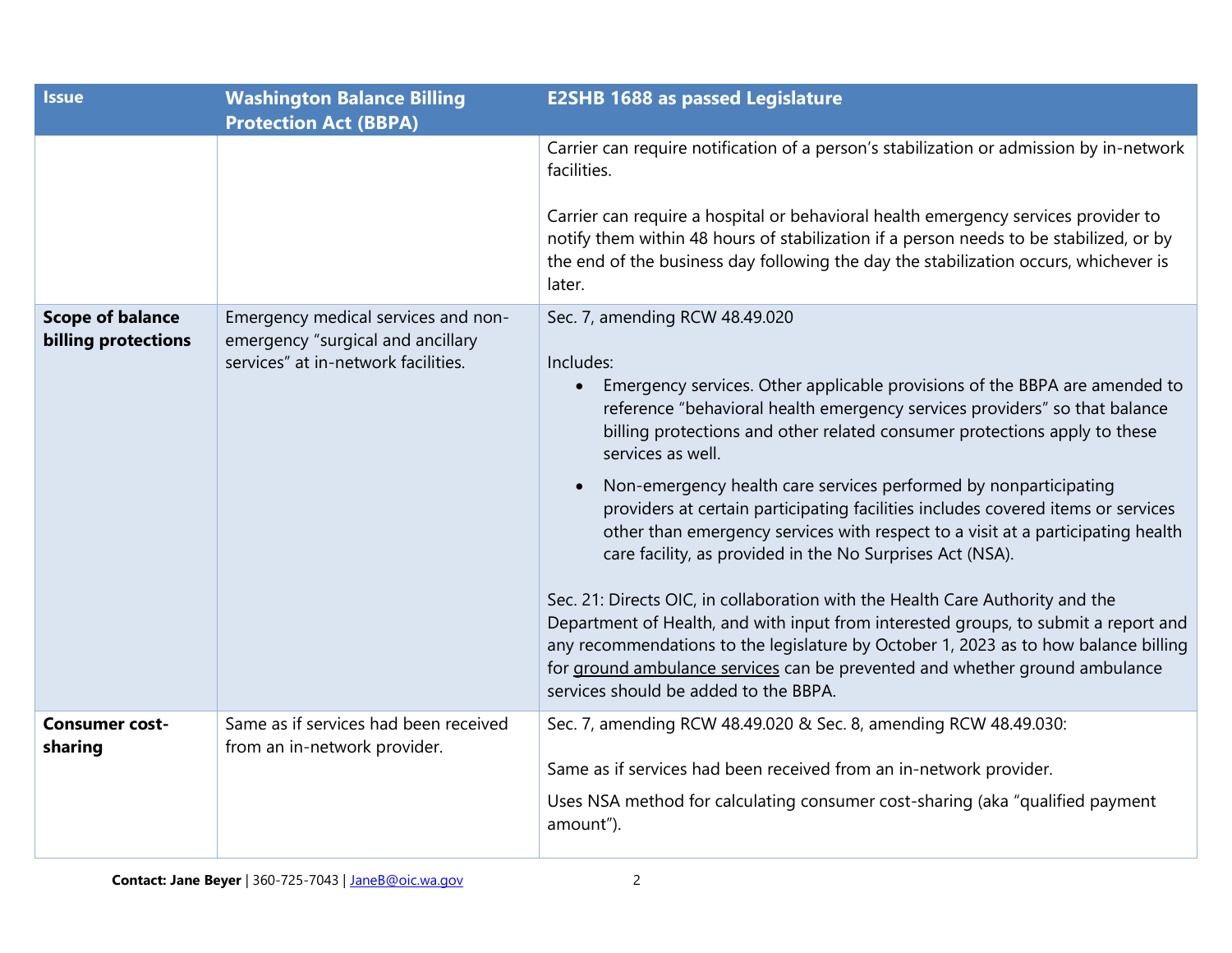| <b>Issue</b>                                | <b>Washington Balance Billing</b><br><b>Protection Act (BBPA)</b>                                                                                                       | <b>E2SHB 1688 as passed Legislature</b>                                                                                                                                                                                                                                                                                                                                                                                                                                                                                                                                                                              |
|---------------------------------------------|-------------------------------------------------------------------------------------------------------------------------------------------------------------------------|----------------------------------------------------------------------------------------------------------------------------------------------------------------------------------------------------------------------------------------------------------------------------------------------------------------------------------------------------------------------------------------------------------------------------------------------------------------------------------------------------------------------------------------------------------------------------------------------------------------------|
|                                             |                                                                                                                                                                         | Consumer cost sharing for services subject to balance billing protections under the<br>NSA and for behavioral health emergency services will be calculated as provided<br>in the NSA, using the "qualifying payment amount".                                                                                                                                                                                                                                                                                                                                                                                         |
| <b>Consumer notice of</b><br>rights         | State template for notice.<br>Per OIC rulemaking, must be provided<br>to consumers when scheduling services<br>and directly following receipt of<br>emergency services. | Sec. 13, amending RCW 48.49.060<br>OIC must develop a template for a notice of consumer rights that applies to both the<br>BBPA and the NSA.<br>OIC determines through rulemaking when and how the notice must be provided to<br>consumers.                                                                                                                                                                                                                                                                                                                                                                          |
| <b>Waiver of rights</b>                     | Consumers cannot be asked to waive<br>their balance billing protections.                                                                                                | Sec. 10(2) & Sec. 7(2)(b)<br>Consumers cannot be asked to waive their balance billing protections.                                                                                                                                                                                                                                                                                                                                                                                                                                                                                                                   |
| Out of network<br>claim payment<br>standard | Payment is "commercially reasonable<br>amount."                                                                                                                         | Sec. 9<br>"Commercially reasonable amount" until July 1, 2023 or later date determined by the<br>Commissioner. At that point, transition to NSA payment standard.                                                                                                                                                                                                                                                                                                                                                                                                                                                    |
| <b>Dispute resolution</b>                   | Resolved through arbitration if no<br>agreement on payment between the<br>carrier and an out-of-network provider.                                                       | Sec. 11, amending RCW 48.49.040<br>BBPA arbitration until July 1, 2023 or later date determined by the Commissioner. At<br>that point, transition to NSA "independent dispute resolution" (IDR) system if out-of-<br>network provider and carrier cannot agree on a commercially reasonable payment.<br>Upon transition to NSA independent dispute resolution system, if behavioral health<br>emergency services payment disputes can be addressed using federal IDR system,<br>use that system. If not possible, use the BBPA dispute resolution process.<br>Air ambulance payment disputes use the NSA IDR system. |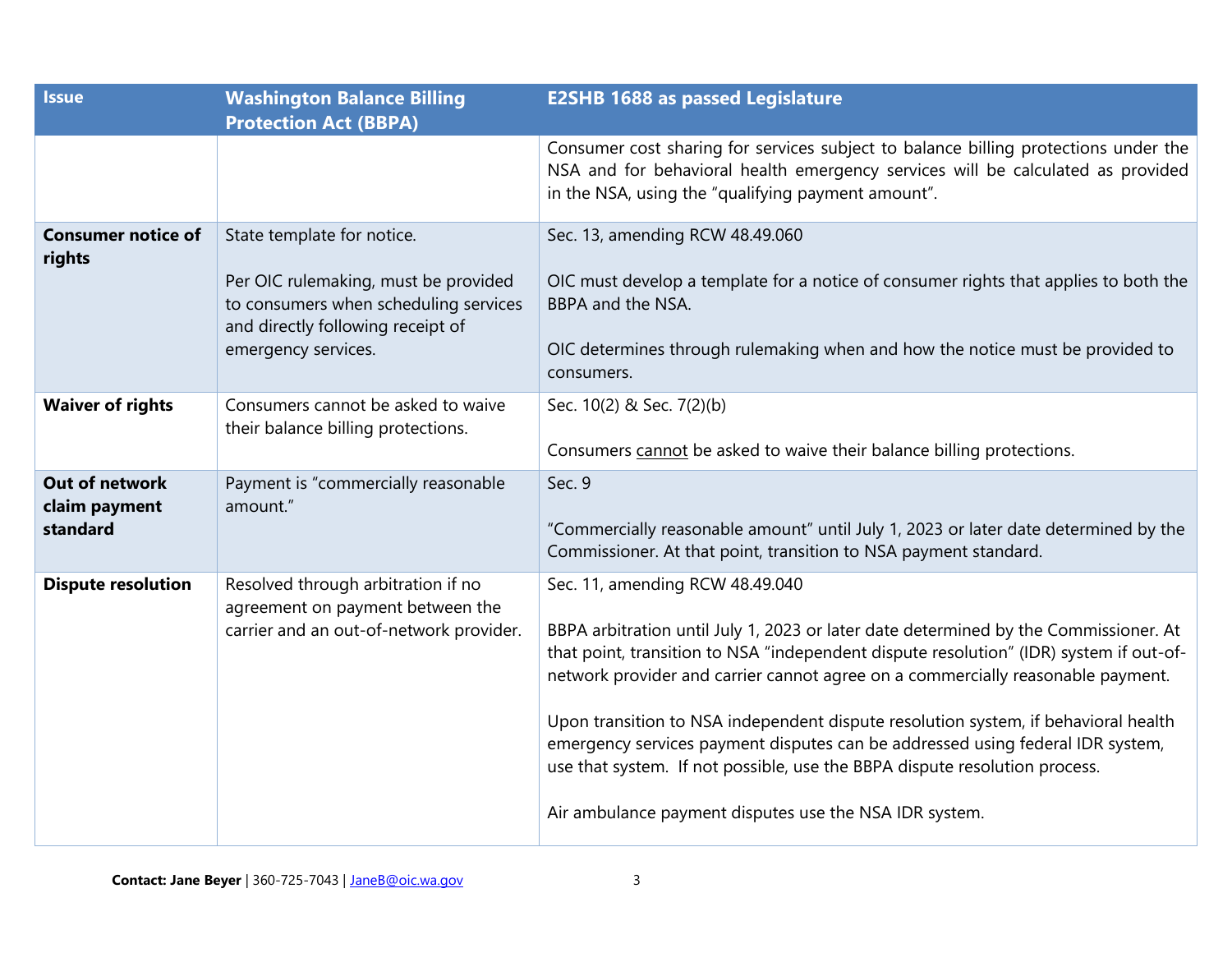| <b>Issue</b> | <b>Washington Balance Billing</b><br><b>Protection Act (BBPA)</b> | <b>E2SHB 1688 as passed Legislature</b>                                                                                                                                                                                                                             |
|--------------|-------------------------------------------------------------------|---------------------------------------------------------------------------------------------------------------------------------------------------------------------------------------------------------------------------------------------------------------------|
|              |                                                                   | Retains "baseball arbitration" - one party's final offer is chosen.                                                                                                                                                                                                 |
|              |                                                                   | Revisions were made to BBPA arbitration provisions, some to more closely align to<br>NSA, including:                                                                                                                                                                |
|              |                                                                   | Claims bundling:<br>$\bullet$                                                                                                                                                                                                                                       |
|              |                                                                   | Provider groups or individual providers can bundle claims.<br>$\circ$                                                                                                                                                                                               |
|              |                                                                   | The bundled claims must have the same procedural code, or a<br>$\circ$<br>comparable code under a difference procedural code system.                                                                                                                                |
|              |                                                                   | Bundled claims must occur within 30 days of each other.<br>$\circ$                                                                                                                                                                                                  |
|              |                                                                   | Arbitrators must have experience in matters related to medical or health care<br>services.                                                                                                                                                                          |
|              |                                                                   | If parties agree on an out-of-network payment rate at any point before the<br>arbitrator has made their decision, the agreed upon amount is the out-of-<br>network payment rate for the service.                                                                    |
|              |                                                                   | The arbitrator's decision must include an explanation of the elements relied upon<br>$\bullet$<br>to make their decision and why those elements were relevant to their decision.                                                                                    |
|              |                                                                   | The Commissioner may establish arbitrator fee ranges by rule.                                                                                                                                                                                                       |
|              |                                                                   | Arbitrator fees must be paid by the parties to the arbitrator within 30 days<br>following issuance of the arbitrator's decision.                                                                                                                                    |
|              |                                                                   | The arbitrator's decision is final and binding on the parties.                                                                                                                                                                                                      |
|              |                                                                   | If a federal IDR decisionmaker finds that it does not have jurisdiction over a<br>dispute, timeframes related to good faith negotiations and notice for BBPA<br>arbitration are modified.                                                                           |
|              |                                                                   | Section 18 provides for use of the BBPA arbitration process in limited circumstances<br>for services that are subject to balance billing protections when a carrier and out-of-<br>network provider or facility cannot reach agreement on a contract and an amended |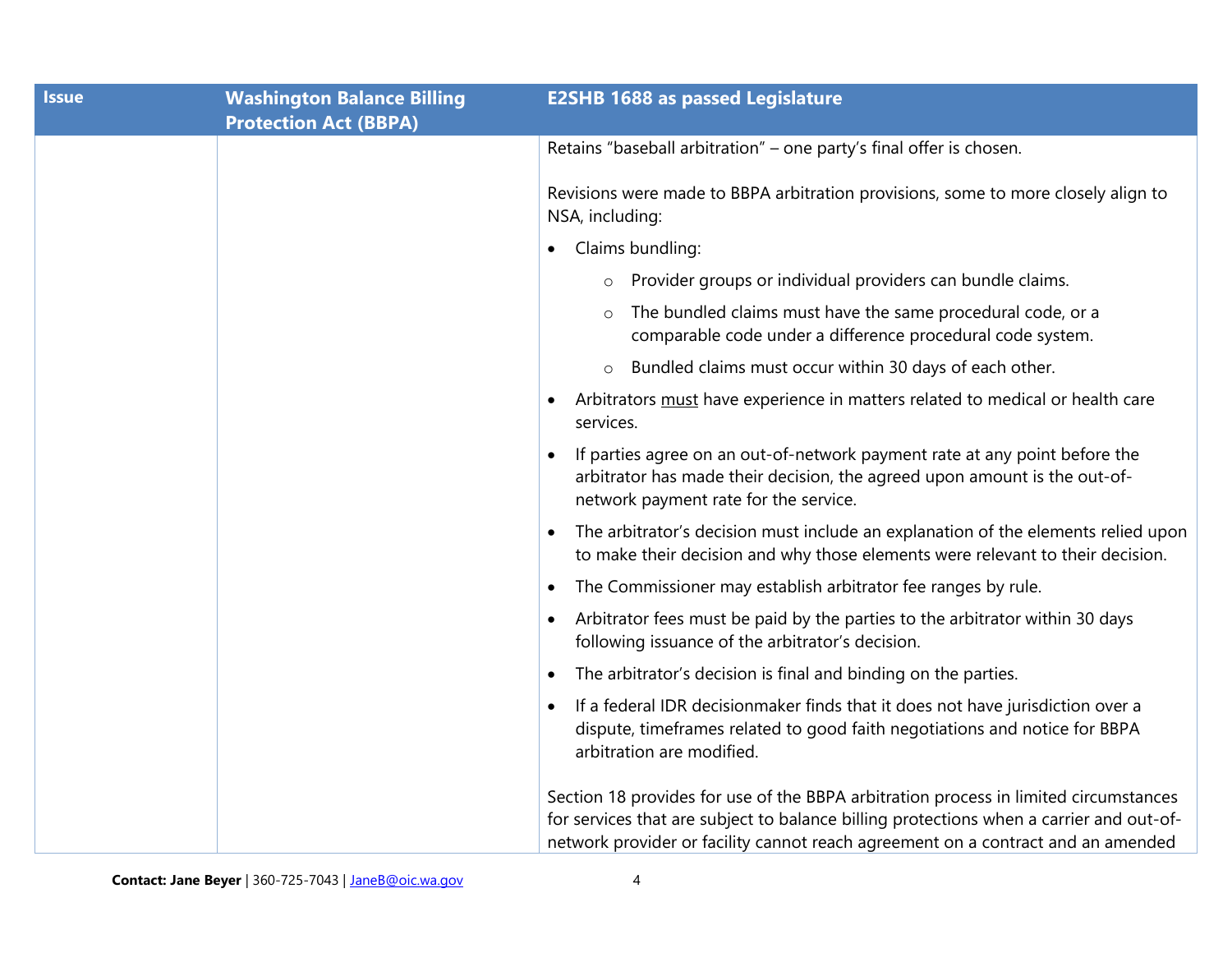| <b>Issue</b>            | <b>Washington Balance Billing</b><br><b>Protection Act (BBPA)</b>                                                                                           | <b>E2SHB 1688 as passed Legislature</b>                                                                                                                                                                                                                                     |
|-------------------------|-------------------------------------------------------------------------------------------------------------------------------------------------------------|-----------------------------------------------------------------------------------------------------------------------------------------------------------------------------------------------------------------------------------------------------------------------------|
|                         |                                                                                                                                                             | alternate access delivery request (AADR) has been approved by the Commissioner<br>(see Network Adequacy/Sec. 18 below). In these circumstances:                                                                                                                             |
|                         |                                                                                                                                                             | The issue before the arbitrator is the commercially reasonable payment for<br>services addressed in the AADR.                                                                                                                                                               |
|                         |                                                                                                                                                             | The arbitrator chooses the final offer amount of the carrier or the out-of-network<br>provider or facility.                                                                                                                                                                 |
|                         |                                                                                                                                                             | The arbitrator's decision is final and binding on the parties, and effective for the<br>period from the effective date of the amended AADR to the expiration date of<br>the AADR or the date the parties enter into a contract, whichever occurs first.                     |
|                         |                                                                                                                                                             | From the effective date of the amended AADR to the date the arbitrator issues<br>their decision, the carrier pays a commercially reasonable amount to the provider<br>for the services addressed in the AADR.                                                               |
|                         |                                                                                                                                                             | For these disputes, the BBPA arbitration process will continue to be used, rather<br>than transitioning to the federal IDR system.                                                                                                                                          |
| <b>Network adequacy</b> | OIC must consider whether carrier's<br>proposed provider network includes a                                                                                 | Sec. 18, amending RCW 48.49.150 (as recodified by this act)                                                                                                                                                                                                                 |
|                         | sufficient number of contracted<br>emergency & surgical or ancillary<br>services providers at in-network<br>hospitals or ambulatory surgical<br>facilities. | When determining the adequacy of a carrier's provider network, the Commissioner<br>must review the network to determine whether it includes a sufficient number of<br>facility-based providers at the carrier's in-network hospitals and ambulatory surgical<br>facilities. |
|                         |                                                                                                                                                             | The Commissioner may allow carriers to submit an alternate access delivery request<br>(AADR) to address a gap in their provider network if the carrier can show that:                                                                                                       |
|                         |                                                                                                                                                             | Consumers won't pay more than in-network costs, or other arrangements<br>acceptable to the Commissioner have been made                                                                                                                                                      |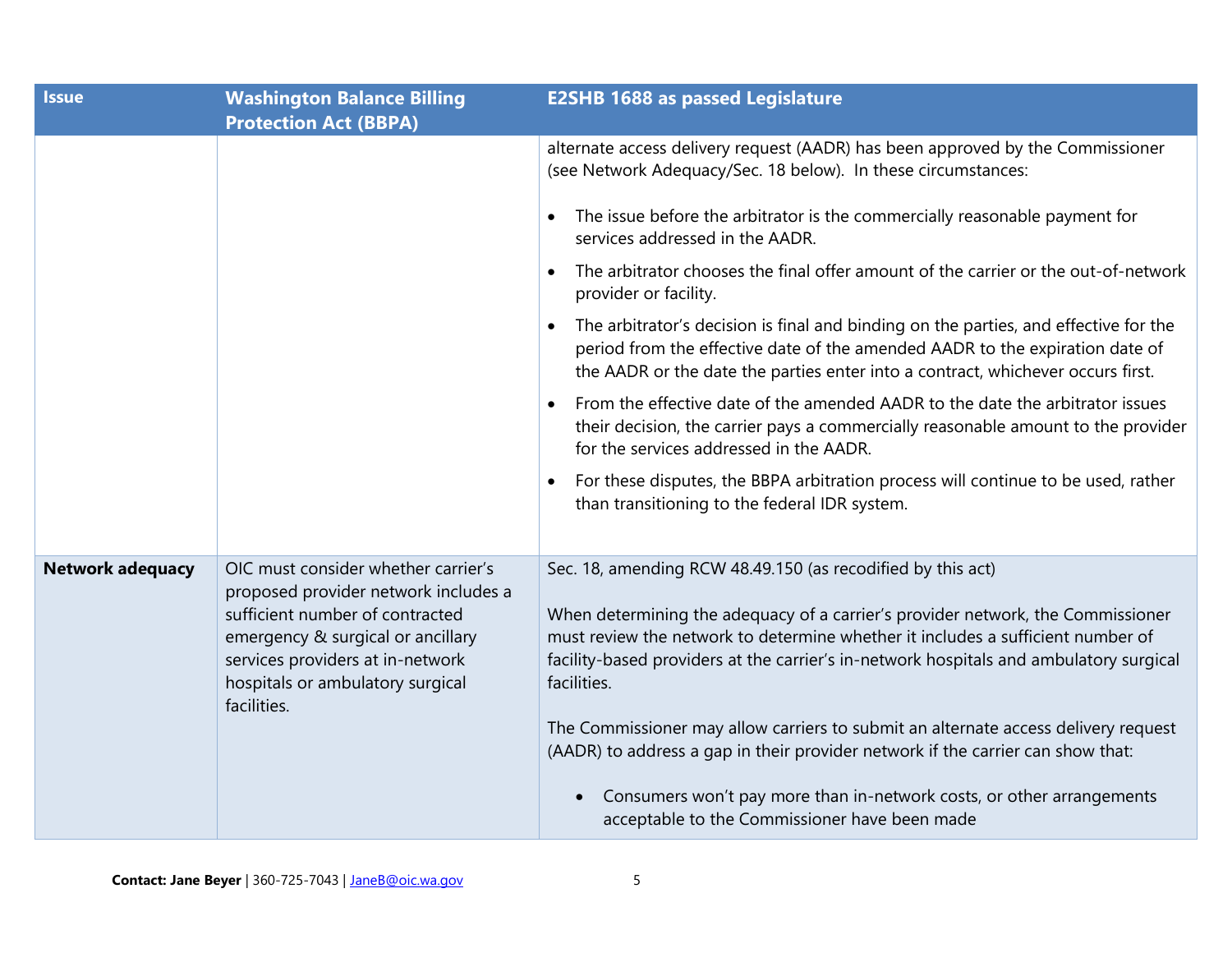| <b>Issue</b> | <b>Washington Balance Billing</b><br><b>Protection Act (BBPA)</b> | <b>E2SHB 1688 as passed Legislature</b>                                                                                                                                                                                                                                                                                                                                                                                             |
|--------------|-------------------------------------------------------------------|-------------------------------------------------------------------------------------------------------------------------------------------------------------------------------------------------------------------------------------------------------------------------------------------------------------------------------------------------------------------------------------------------------------------------------------|
|              |                                                                   | • The carrier has provided evidence of good faith efforts to contract                                                                                                                                                                                                                                                                                                                                                               |
|              |                                                                   | There is not an available provider for the carrier to contract with for the<br>$\bullet$<br>services, and                                                                                                                                                                                                                                                                                                                           |
|              |                                                                   | For services subject to the balance billing prohibition, the carrier has notified<br>out-of-network providers or facilities that deliver the services referenced in<br>the AADR within 5 days of submitting the AADR request to the<br>Commissioner.                                                                                                                                                                                |
|              |                                                                   | For services subject to the balance billing prohibition, a carrier cannot treat their<br>payment of out-of-network providers or facilities under the BBPA or NSA as a means<br>to satisfy OIC's network access standards.                                                                                                                                                                                                           |
|              |                                                                   | However, if an AADR has been granted and a carrier meets the following<br>requirements, the Commissioner will allow a carrier to amend its AADR to allow use<br>of the BBPA dispute resolution process to determine the amount that will be paid to<br>out-of-network providers or facilities for the services referenced in the AADR:                                                                                              |
|              |                                                                   | The carrier's request to amend the AADR is made at least 3 months after the<br>$\bullet$<br>effective date of the AADR at issue; and                                                                                                                                                                                                                                                                                                |
|              |                                                                   | During that 3 month period, the carrier has demonstrated substantial good<br>faith efforts on its part to contract with out-of-network providers or facilities<br>to deliver the services referenced in the AADR.                                                                                                                                                                                                                   |
|              |                                                                   | Once a carrier has notified an out-of-network provider or facility that delivers the<br>services referenced in an AADR, a carrier is not responsible for reimbursing a<br>provider's or facility's charges in excess of the amount charged by the provider or<br>facility for the same or similar service at the time the notification was provided. The<br>provider or facility must accept this reimbursement as payment in full. |
|              |                                                                   | When determining the adequacy of a carrier's proposed provider network or the<br>ongoing adequacy of a current provider network, beginning January 1, 2023, the                                                                                                                                                                                                                                                                     |